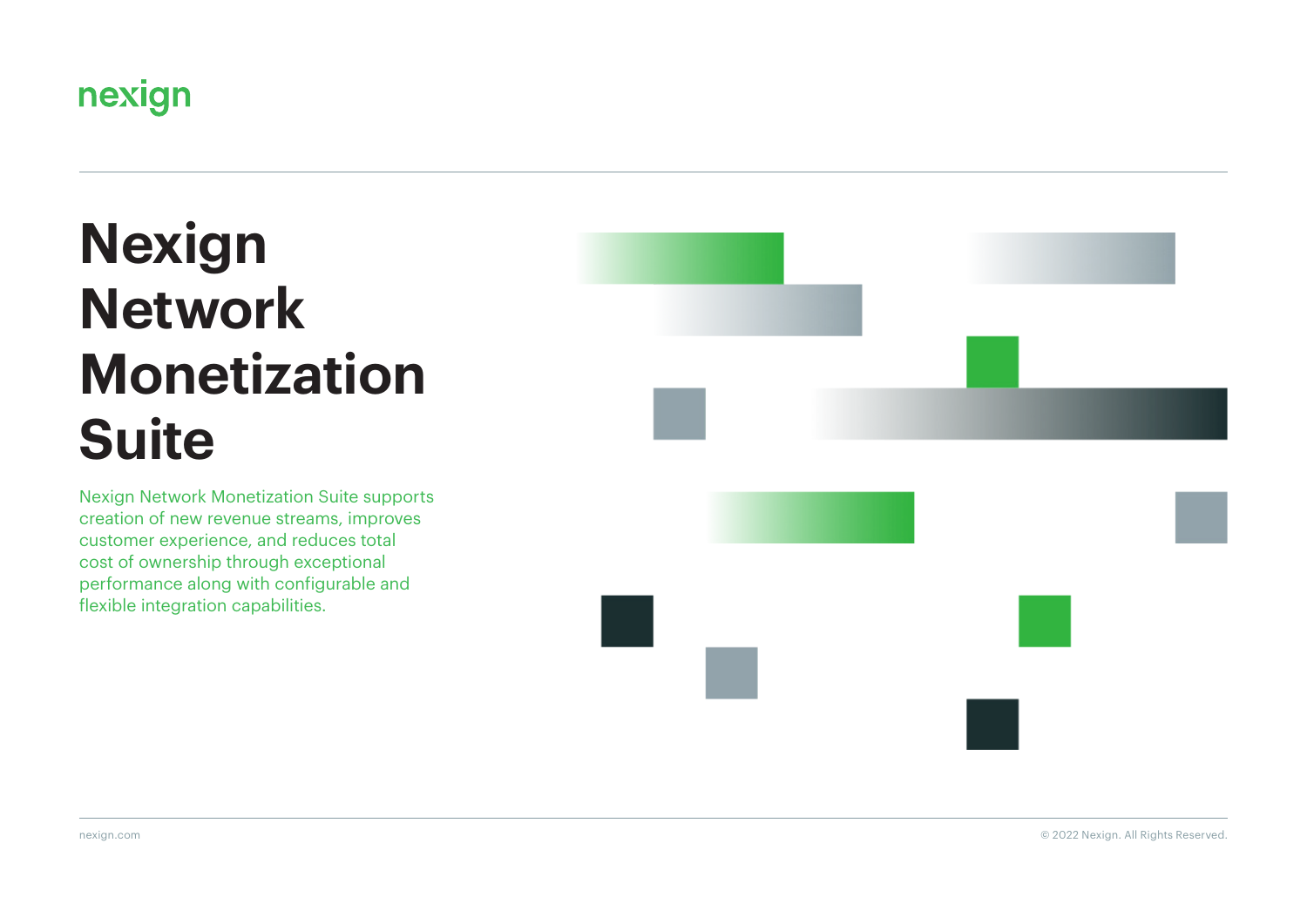# **Nexign Network Monetization Suite**

The advantages of Nexign Network Monetization Suite go beyond the classic convergent charging and policy control. The Suite enables monetization of converged services for prepaid and postpaid customers and for both B2C and B2B offerings. It is cloud-ready and compatible with 5G and the Internet of Things (IoT) applications. The Suite also enables direct integration with partners to create an ecosystem that will lay the foundations for operators to become digital service providers (DSPs).

Nexign Convergent Charging System has a real-time core delivering ultimate performance and mature functionality. Fully catalog-driven, the Online Charging System (OCS) supports flexible rating along with charging and balance management functions to shape any digital product. Millisecond-class response times for reauthorization enable the OCS to rapidly react to any challenges in the DSP's network including those of 5G and IoT.

Nexign Policy Control products take pride of place in a modern DSP network. They define charging policy, control all the rules for each subscriber session in realtime, and set quality of service (QoS) parameters and corresponding policy. The products can also operate as VNF in a the telco cloud environment.

Network Exposure functionality opens up monetization for innovative partner use cases.

## **Nexign Network Monetization Suite Architecture**

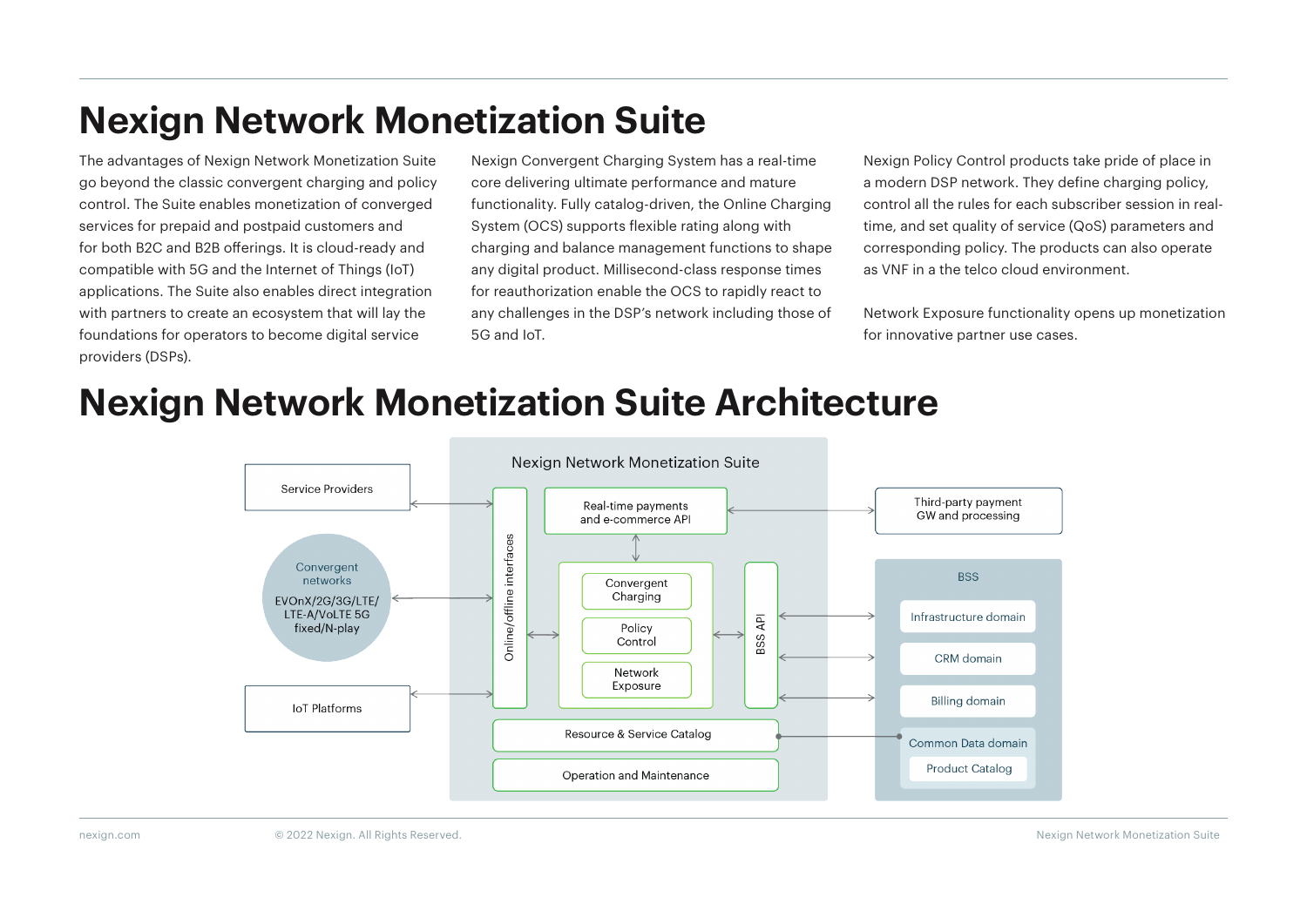# **Functions**



Convergent Charging System (PCRF) mobile network policy control

### łĦ

Policy and Charging Rules Function (OCS) real-time charging and balance management



Authentication, Authorization, and Accounting (AAA) QoS management in

fixed and broadband networks

**TET** 

User Data Repository

 $(UDR)$ 3GPP module with user data, policy and service attributes storage function



RAN Congestion Awareness Function (RCAF)

3GPP network function providing the PCRF with the RAN user plane congestion status and available network resources



Service Capability Exposure Function (SCEF) information about service capability

**JZ** 

Diameter Routing Agent (DRA/SCP) control plane router

for Diameter and 5G SBA interfaces

### **Business Benefits**

#### Create new monetization streams:

- Direct integration with ASP and OTT services without DPI solutions
- Use of customer accounts with e-commerce systems and banks
- Network exposure monetization with IoT application service providers

#### Improve customer experience:

- **Building a partner ecosystem in** new monetization channels helps to develop customer loyalty
- **Congestion prevention algorithm and** dynamic QoS management improves customer satisfaction
- **High reliability reduces customer churn**

#### Optimize total cost of ownership:

- **Ultra-high software performance** significantly reduces hardware costs
- **High reliability makes operation and** maintenance transparent and safe, enabling business continuity
- **Non-IP Data Delivery and other** features enable efficient IoT communication

#### Reduce time-to-market:

- **Catalog-driven architecture reduces** time-to-market for new services from weeks to days
- Cloud-ready architecture reduces time-to-market for hardware resources extension